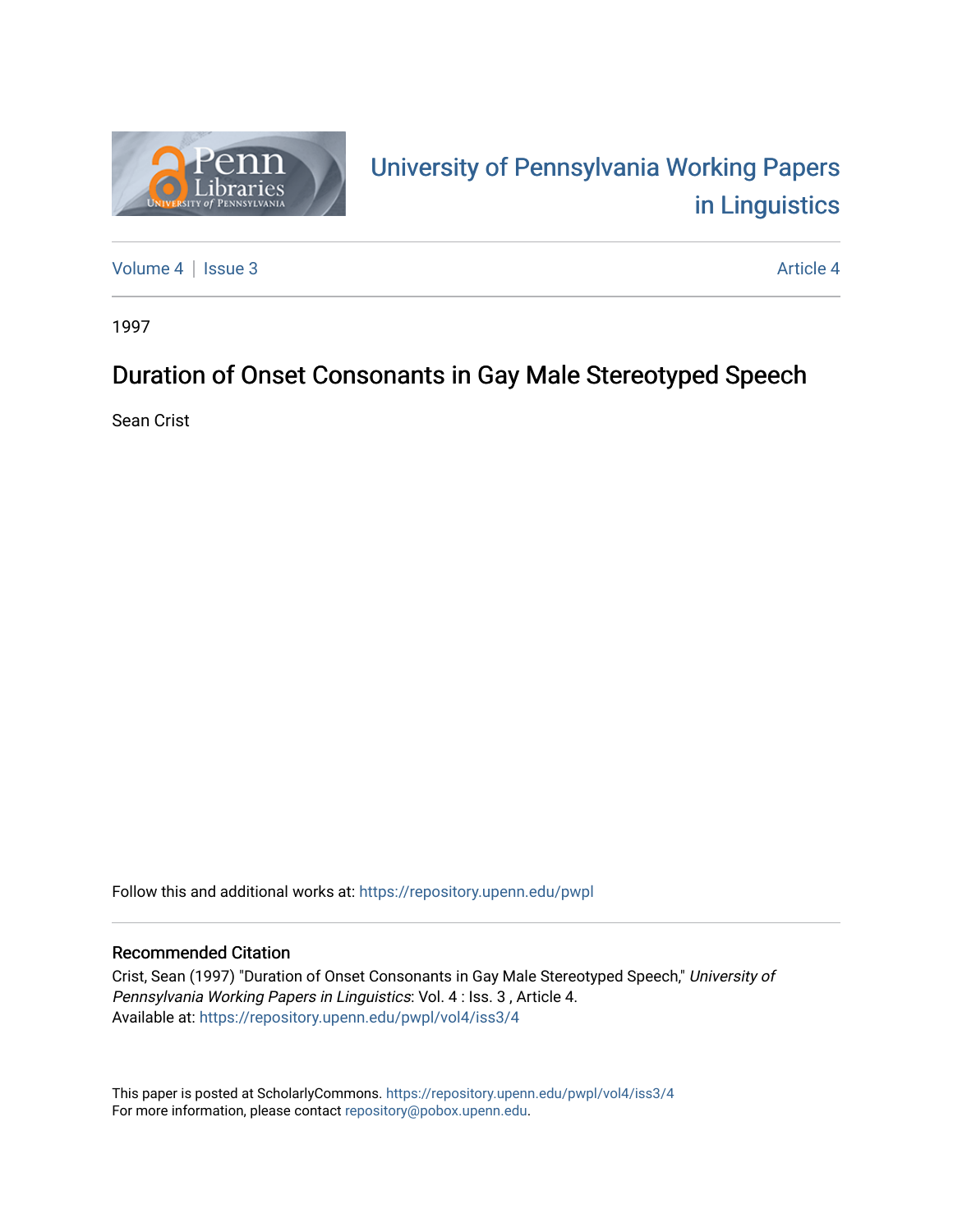Duration of Onset Consonants in Gay Male Stereotyped Speech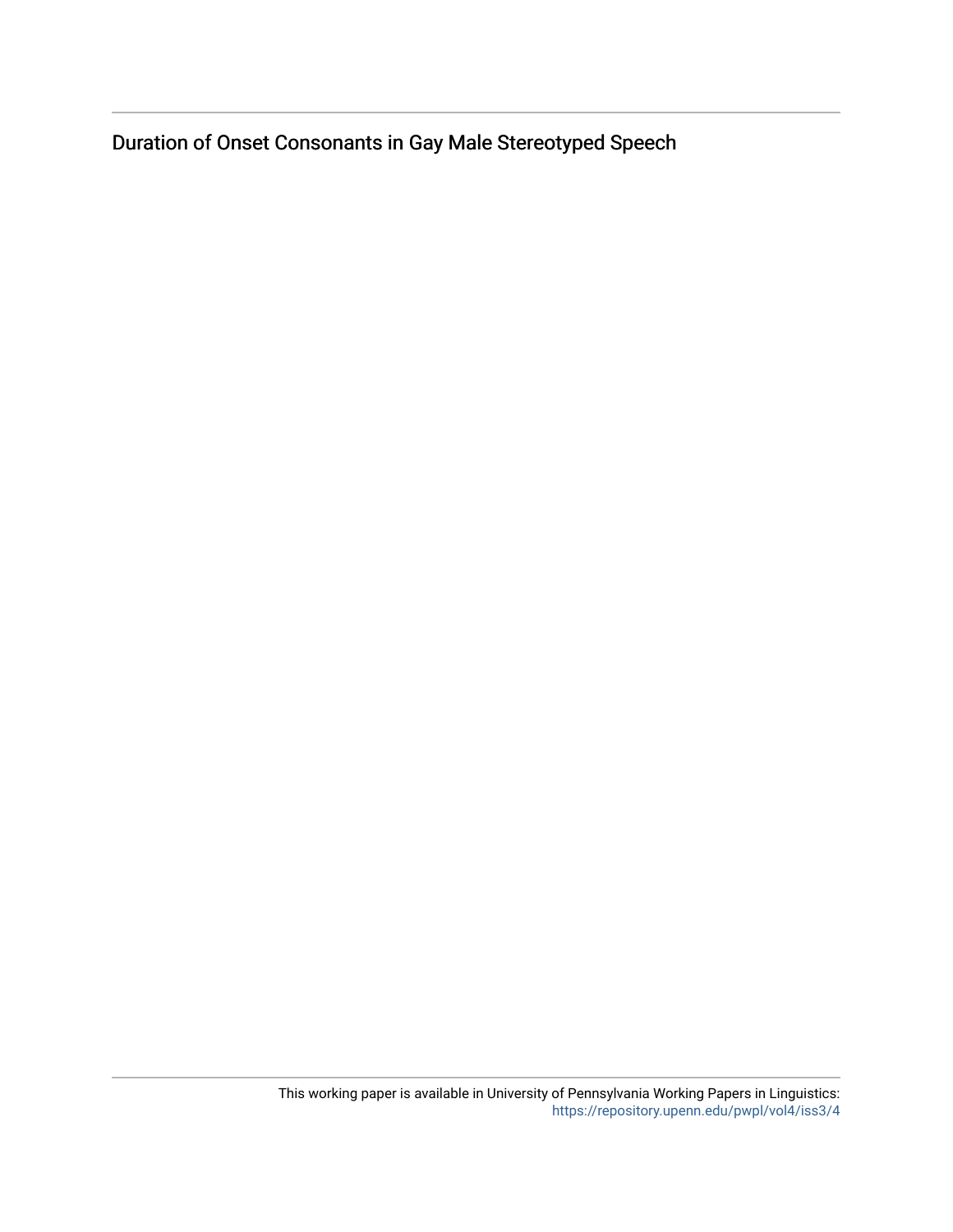## **Duration of Onset Consonants in Gay Male Stereotyped Speech**

## Sean Crist

Gaudio (1994) found that listeners are largely accurate in identifying the sexual orientation of male speakers from recordings of a read passage not marked for gay content. In search of the phonetic cues which listeners use in this identification, Gaudio studied F0 differences between gay and straight male speakers. Gaudio subjected the recorded speech to multiple kinds of F0 analysis (mean F0, median F0, etc., as well as several different measures of pitch dynamism), and concluded that range and variability of F0 do not appear to correlate with sexual orientation, at least by any of the measures used.

If listeners can identify the sexual orientation of speakers with reasonable reliability, then what are the salient phonetic cues, if not range and variability of F0? One possibility is that F0 plays an important role in sexual orientation identification, but does so in a way which has not yet been identified. Another possibility is that some or all of the salient cues are unrelated to F0. Without ruling out the former possibility, the present study<sup>1</sup> takes a preliminary look at some variables not related to F0. I will argue that the performance of a gay male stereotyped voice involves the systematic lengthening of certain consonants.

My general methodology differs from Gaudio's in one major regard. Gaudio recorded gay and straight men speaking in their ordinary voices, and then compared the two groups. By contrast, the speakers in the present study (who included both gay and straight men) were asked to read the same passage twice, once in an "ordinary" voice, and again in a "queeny" voice.

One must be extremely cautious in making inferences about natural speech on the basis of a consciously performed stereotype: there is no guarantee that the cues used by listeners to identify gay male speakers are the same cues which speakers employ to deliberately produce an exaggerated gay male stereotype. In spite of this shortcoming, there were two reasons for my choosing this methodology over one involving the comparison of the ordinary read speech of gay and straight male speakers. First, the question of how speakers perform a gay male stereotype is an interesting one in its own right; and when our knowledge reaches a state where it is possible to do so, it will be of interest to compare the cues used in stereotype production against

<sup>&</sup>lt;sup>1</sup>This paper has benefited from comments from a long list of individuals. Special note should be given to Gene Buckley, Rolf Noyer, Mark Liberman, William Labov, and two anonymous reviewers. Any errors in this work are of course my own.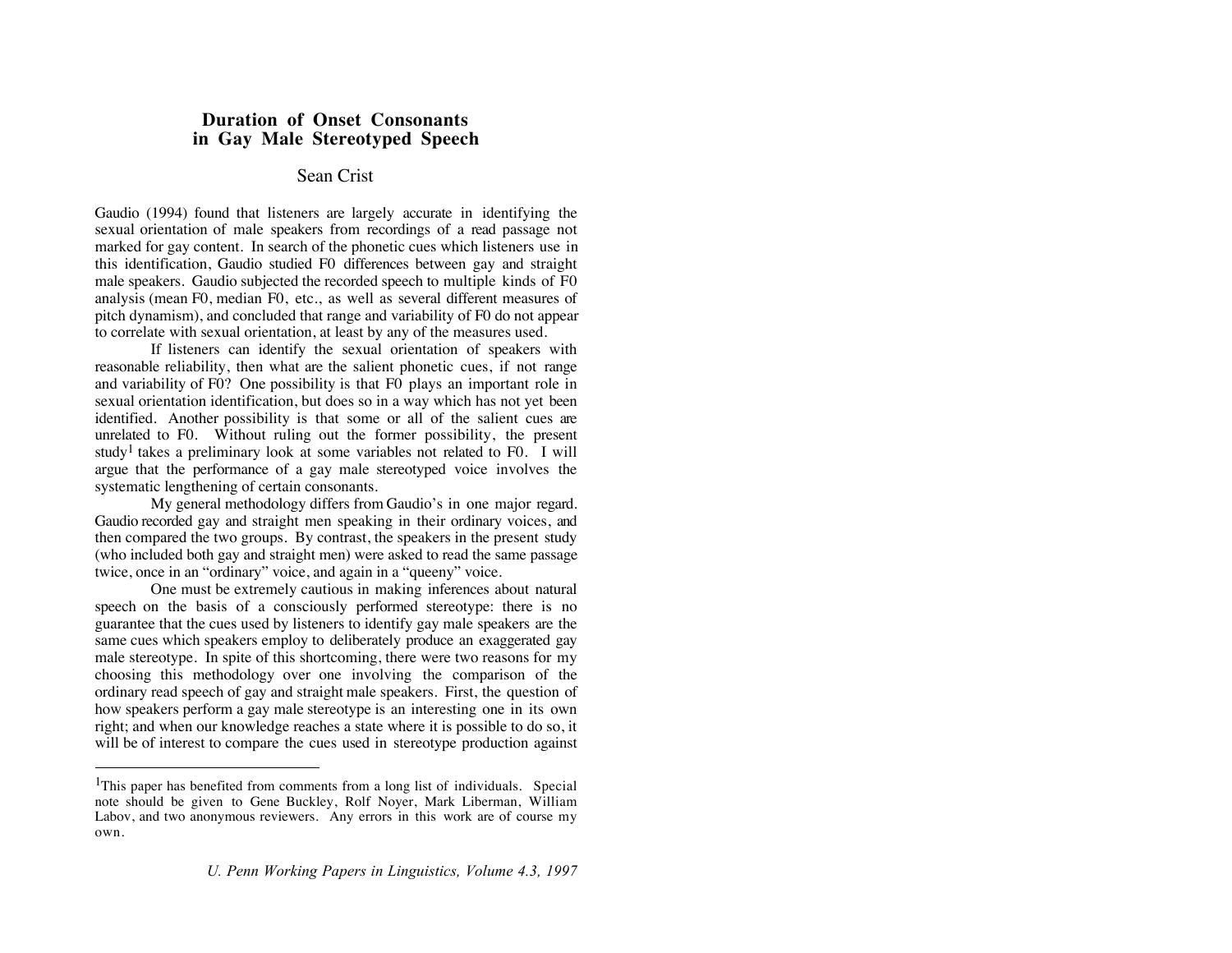the actual cues used in sexual orientation identification of males. Second, and more importantly, we presently simply do not know what variables are involved in either of these two tasks (stereotype production vs. identification of sexual orientation on the basis of natural speech). It is a reasonable guess that the variables involved in stereotyped speech are likely to undergo a more extreme exaggeration than those in the former, thus lending themselves to easier identification by the linguist. Once some of the variables involved are identified, it becomes a much easier task to determine whether a more subtle variation along the same dimensions helps listeners to distinguish gay men from straight men in non-stereotyped speech. The present study is thus an instance of searching where the light is best, which is not an unreasonable place to look when next to nothing is known.

Since there are many factors which can affect segment duration, this study restricts its scope to the onsets of word-initial syllables bearing primary stress, thus controlling for syllable position and stress. The possibility that duration of consonants in other environments plays a role in the performance of a gay male stereotype is not ruled out and is left for future study.

The present study involves two separate experiments.

#### **1 . First Experiment**

The subjects of the first experiment were three white males who were native speakers of American English. One self-identified as gay and two selfidentified as straight; all had at least a bachelor's degree<sup>2</sup>. Both of the straight speakers had some graduate-level training as linguists, but the gay speaker had none.

The task given to the subjects was to read a short printed story, first in "your ordinary voice", and then in "the queeniest, most flaming gay stereotype you can do." The story was written to exclude any gay-specific content, and was intended to resemble extemporaneous speech, while

 $2$ Actually, a total of seven subjects were recorded for the first experiment. Three of the subjects were more or less arbitrarily excluded from analysis because of the time required to segment the passages (approximately three hours per recording, for a total of around six hours per speaker). The speech of four subjects was segmented, but the data of one speaker were excluded from the analysis since they were wildly unlike those of the other speakers in nearly every regard, even for variables where the other speakers were consistent both across speakers and across stereotyped and non-stereotyped speech. The recordings of this subject were played for a group of a half dozen linguists, who agreed with my subjective assessment that the speaker had some mild sort of speech disorder.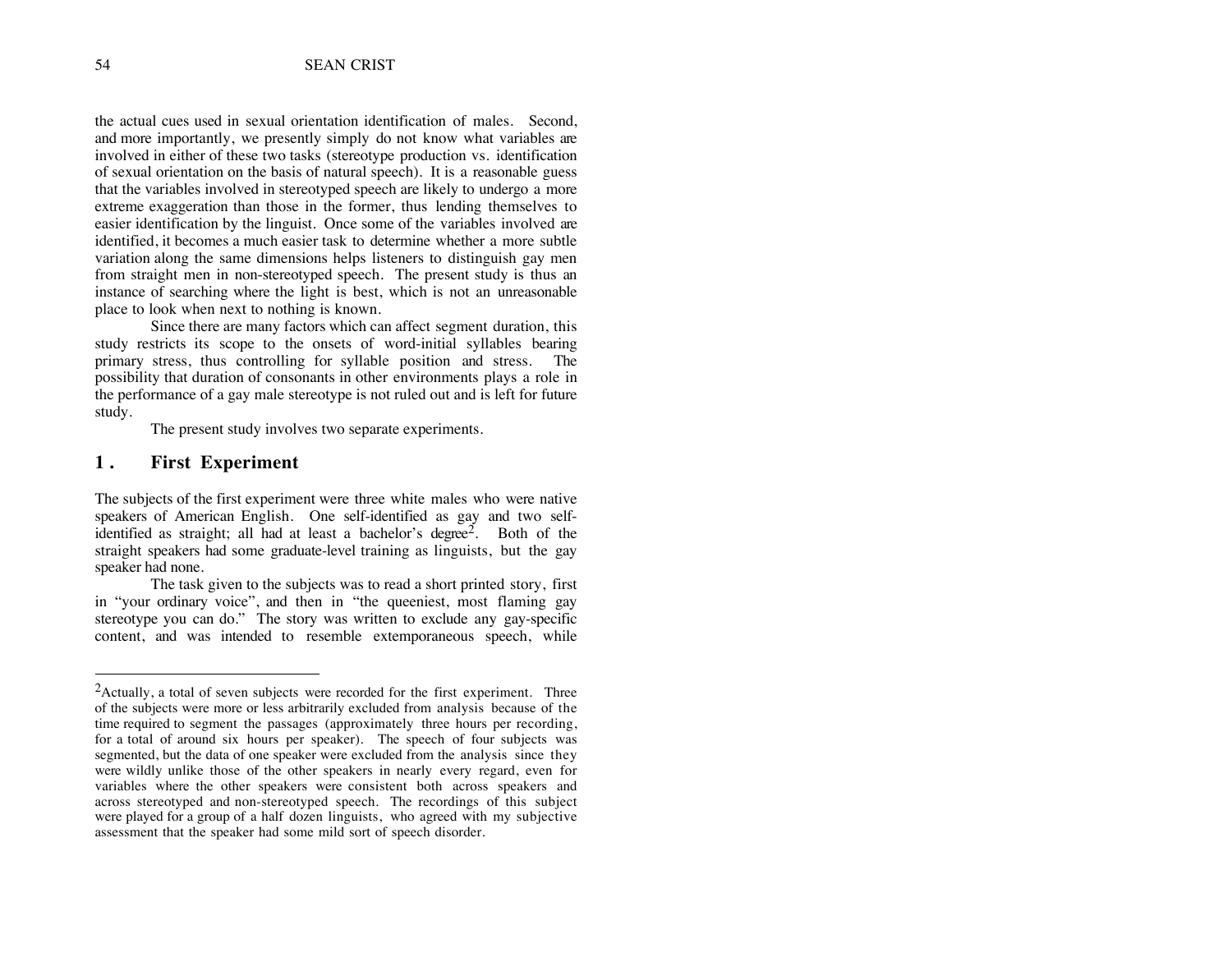including as many tokens of the types under study as reasonably possible<sup>3</sup>.

Subjects were digitally recorded at a sampling rate of 8000 Hz on a Sun Workstation. Measurements in milliseconds of certain segments were later made from spectrograms of the recordings using the xwaves software package. The following segments were measured when they occurred in the onsets of stressed word-initial syllables:

> •Closure and aspiration time for  $/p/$ ,  $/t/$ ,  $/k/$  in the environment  $\#_V$  $(= 6$  token types)

> •Frication time for /s/ in the environments  $\#_V$  and  $\#_mV$  (= 2 token types)

> •Frication, closure, and voice onset time for /sp/, /st/, /sk/ in the environments  $#V$  and  $#rV$ , as well as frication, closure, and voice onset time for  $\frac{s}{p}$  in the environment  $\frac{H}{L}$  [V (= 21 token types)

> •Frication time for /f/ in the environments # V, # IV, # $rV (= 3$ token types)

•Duration of /h/ and /l/ in the environment  $\#V$  (= 2 token types)

The rationale for this choice of token types was as follows. In preliminary recordings, there seemed to be differences in the duration /l/ (the effect was particularly pronounced in the word 'believe', but this word was later excluded from measurement when the experiment was restricted to wordinitial onsets). Further, an similar effect was informally noticed for wordinitial /s/ as it occurs in complex clusters. There is a common stereotype

 $3$  The text of the story used in the first experiment was as follows: "You wouldn't believe what just happened! I was just sitting here studying, and it was getting pretty late, and I was going to go to bed here pretty soon. But then I started hearing these people screaming out in the street. So I got up, and I was going to yell out the window, 'Will you please hold it down out there!' But as soon as I poked my head out, I smelled smoke, and you know that ski store down at the corner? It was all full of flames. There were all these people in the apartments upstairs screaming out of the windows; they must have been trapped. I was scared that the fire might spread down the street to my place too. Then I heard sirens screaming, and all these cop cars and fire trucks pulled up. The firemen went up on ladders and helped all the people get out. One girl looked like she had bad burns on her skin, and this other guy fell, and the ambulance guys had to put a splint on his leg. I could see the guys down on the ground; they were having some kind of problem with the fire hydrant, but they finally got the hoses hooked up to the spouts, and then they went up and poked a hole in the roof with a big metal kind of stick, and they sprayed tons and tons of water in. It took them better than two hours to get the fire out. You know that Spanish student down the hall from me? Later, he told me he heard the owner set the fire himself. The whole thing was a big scam to get the insurance money. Unbelievable!"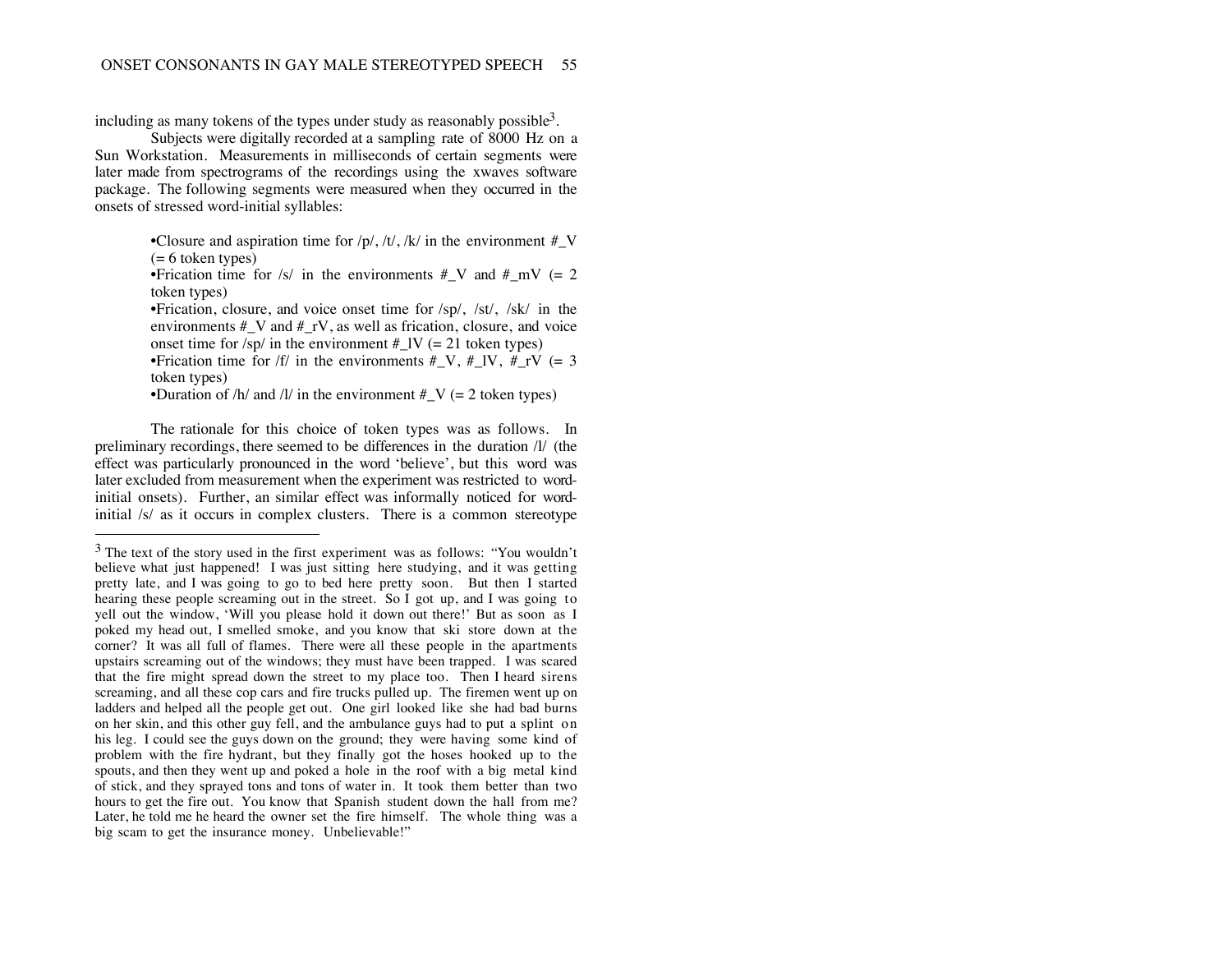that gay male speech is 'breathy' or 'lisping', which could conceivably be realized in the durations of aspiration and of /s/, respectively (i.e., instead of or in addition to actual laryngeal breathiness on vowels or particular spectral qualities of /s/); a group of onsets was chosen to study the duration of aspiration and of /s/ in detail. Another fricative, /f/, was chosen to determine whether any effects discovered with /s/ were obviously true of other fricatives as well. Naturally, this selection omits a large group of possible English onsets. The overall intent was to cast as wide a net as possible within the bounds of a single, manageable study.

Excluded from measurement were tokens occurring in an environment with a phonetically confounding factor which made measurement impossible or of questionable salience. For example, /s/ frication time was not measured in the case where the word-initial /s/ is preceded by a word-final /s/, as in "…upstairs screaming", since there is of course no basis for dividing the duration of the single observed region of frication between the two /s/ segments (the story script was written with the general avoidance of such cases in mind, but there remained some problematic cases which were explicitly excluded from measurement).

Altogether, a total of 41 token types were measured<sup>4</sup>. The script contains 176 tokens for which values were sought. Instances where measurements could not be obtained (because of speaker misreadings of the script, unresolvable ambiguity in the spectrogram, etc.) were not coded and were excluded from analysis.

#### **1.1. Analysis of the First Experiment**

Boxplots were produced for each of the 37 duration token types using DataDesk, a Macintosh statistical package. The stereotyped vs. nonstereotyped recordings for each speaker were compared; and these three pairs of boxplots were in turn compared, giving a total of six boxplots per variable. The boxplots were examined in search of cases where the gay

- •Final t deletion in the word "just"
- •Use of  $\frac{1}{\ln \pi}$  rather than  $\frac{1}{\pi}$  for the -ing suffix

However, it became immediately apparent that there were too few of these token types to make any kind of analysis possible; a substantially larger corpus would be needed for the investigation of these variables.

<sup>4</sup> Additionally, the four following token types were coded with binary values for application or non-application of the relevant rule:

<sup>•</sup>Flapping: t,  $d \rightarrow / A \Delta$ 

<sup>•</sup>gonna-contraction (going to  $\rightarrow$  gonna)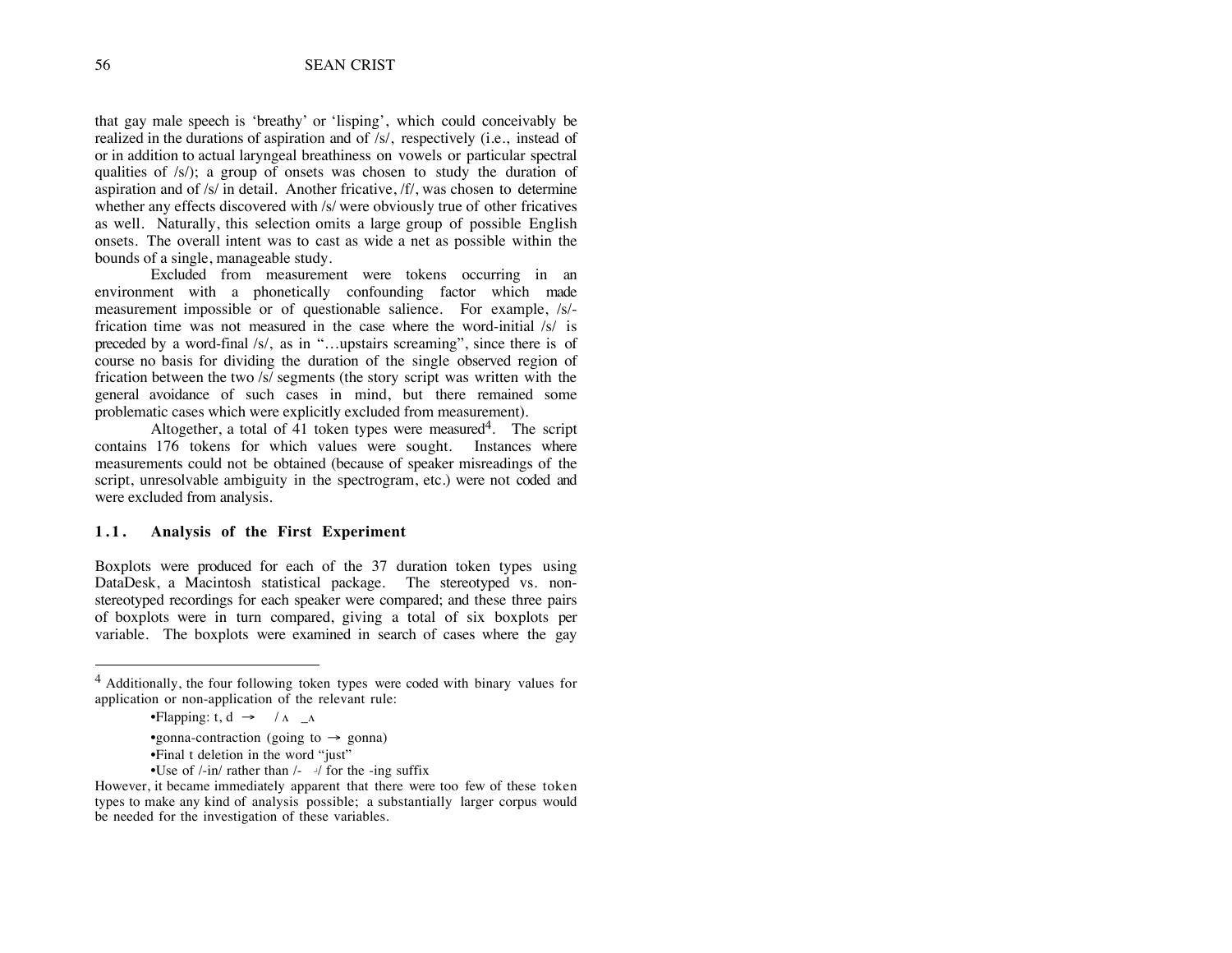stereotyped measurements varied from the non-stereotyped measurements in a consistent way across speakers.

For the great majority of variables, no regularity of this sort was observed, although it should be noted that some patterns may have been obscured by the relatively small number of tokens in each category. However, there were a few important exceptions where such an apparent pattern was to be seen, i.e. variables which might serve as cues for the sexual orientation of the speaker.

First, duration of  $/l/$  in the environment  $\#_V$  was consistently longer across speakers in stereotyped than in non-stereotyped speech.



*Figure 1: Duration of /#l/* (n=5 per boxplot)

Using the DataDesk statistical analysis package for the Macintosh, pooled ttests were performed for each speaker comparing  $\mu$ 1- $\mu$ 2, with a Ha of  $\mu$ 1  $\neq$  $\mu$ 2, for the stereotyped and non-stereotyped /l/ durations. For none of the individual speakers was the result significant at p=.05 (p=.0579, .0949,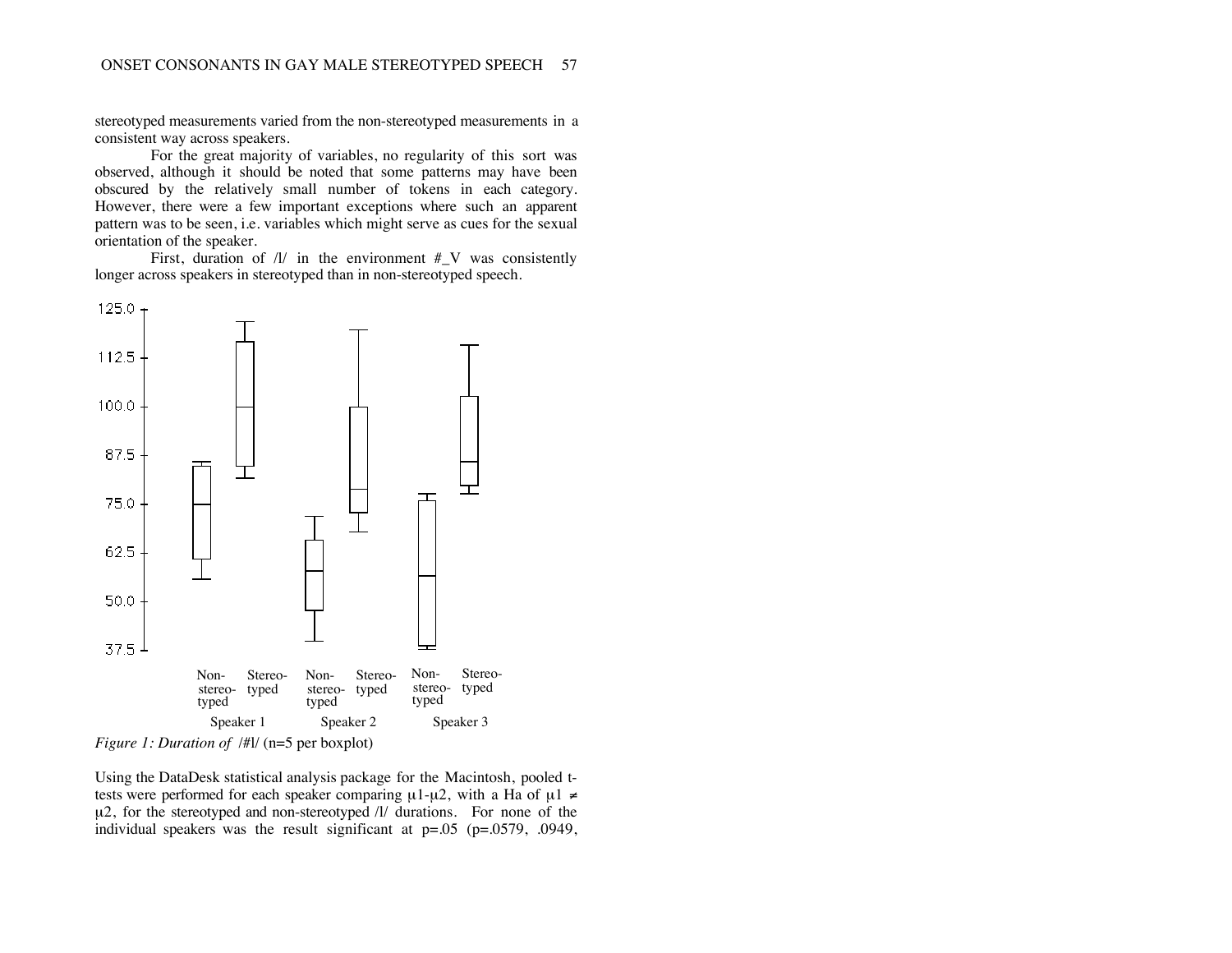.0949, for the three speakers respectively), which is not surprising given the relatively small number of tokens. However, when the non-stereotyped tokens for the three speakers are pooled (giving a total of 15 tokens in each of the two categories) the difference is significant  $(p=.0015)^5$ .

Second, frication of /s/ in #skV clusters was consistently longer in

Suppose that speakers do in fact systematically lengthen  $/1/$  when producing a gay male stereotype, but that speakers differ with what durations they count as a "long" or "short" /l/ (such a difference between speakers could be as simple as a function of overall speaking rate). If this is the case, then we should expect that a failure to normalize the data would tend to *obscure* this pattern when speakers are lumped, rather than create a false pattern where none actually exists. If the pattern remains in spite of failure to normalize, it would seem to mean that the pattern is robust.

When the raw data for  $\frac{1}{a}$  are lumped, the resulting boxplot is as follows:



Durations of /#lV/for all three speakers (p=.0015)

 $5$  Since the means for stereotyped and non-stereotyped  $/$ l/ duration differ across speakers, it could be argued that some kind of normalization should be applied before lumping speakers together in this way. As an aside, it is not obvious what kind of normalization should be used in the case where each speaker has *two* means, which must somehow be considered in tandem. In any case, I think the fact that the lumped data differ significantly (in spite of not being normalized) actually argues that the difference is a robust one.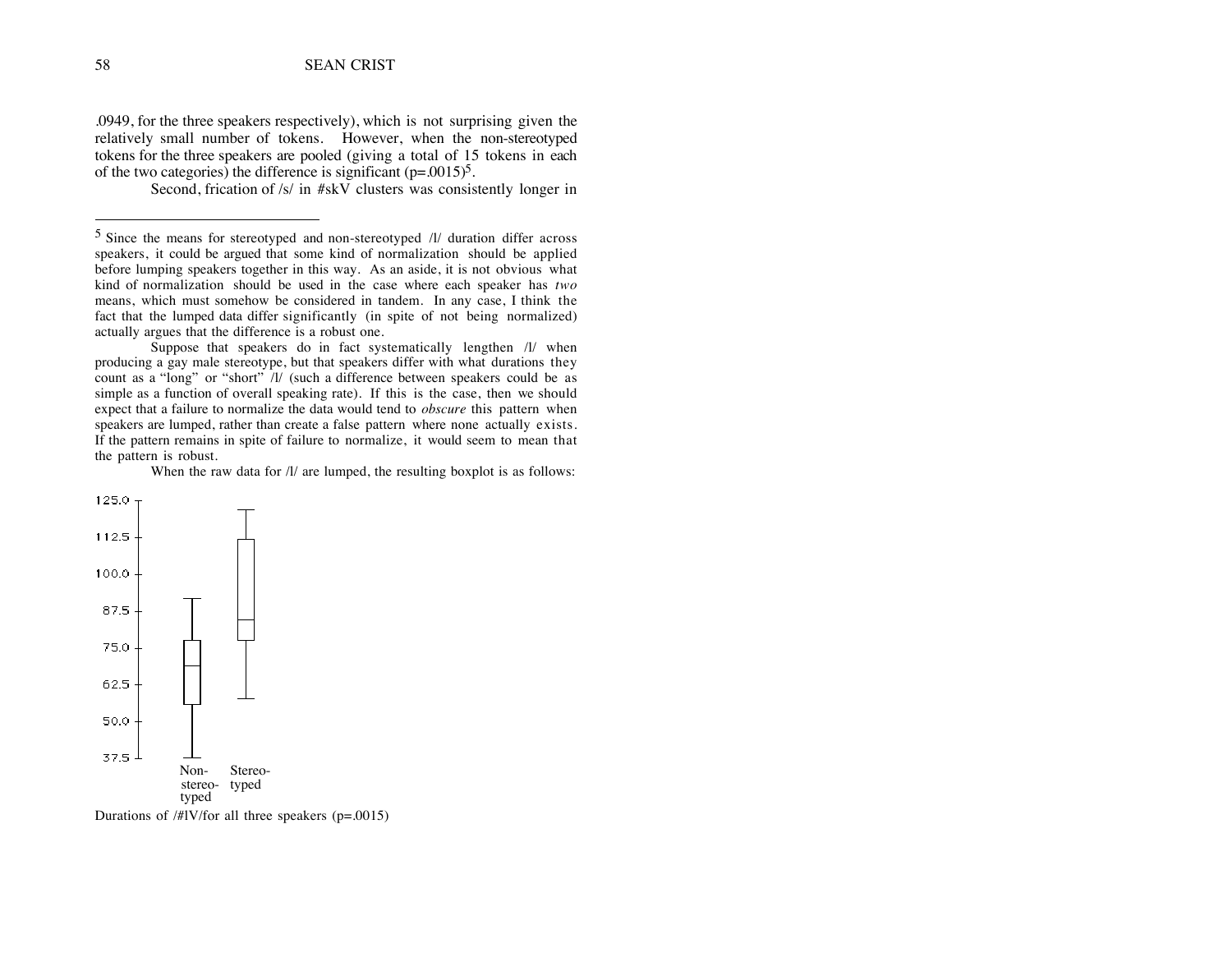

stereotyped than in non-stereotyped speech.

Again, t-tests were performed comparing each speaker's stereotyped and nonstereotyped speech. For each individual, the difference was significant (p=.0058, .0003, .0239, respectively).

high hinge + 1.5 (high hinge - low hinge)

The lower whisker extends to the lowest data point not outside

low hinge - 1.5 (high hinge - low hinge)

 $\overline{a}$ 

The \* symbol found in later boxplots represents "a very extreme data point"; the formulae are the same as those for "extreme data points", except that the coefficients are 3.0 rather than 1.5 (William Labov, personal communication).

<sup>6</sup>The DataDesk software package uses the ° symbol in boxplots to mean "an extreme data point," i.e. one which falls outside the whiskers. The upper whisker extends to the highest data point not outside: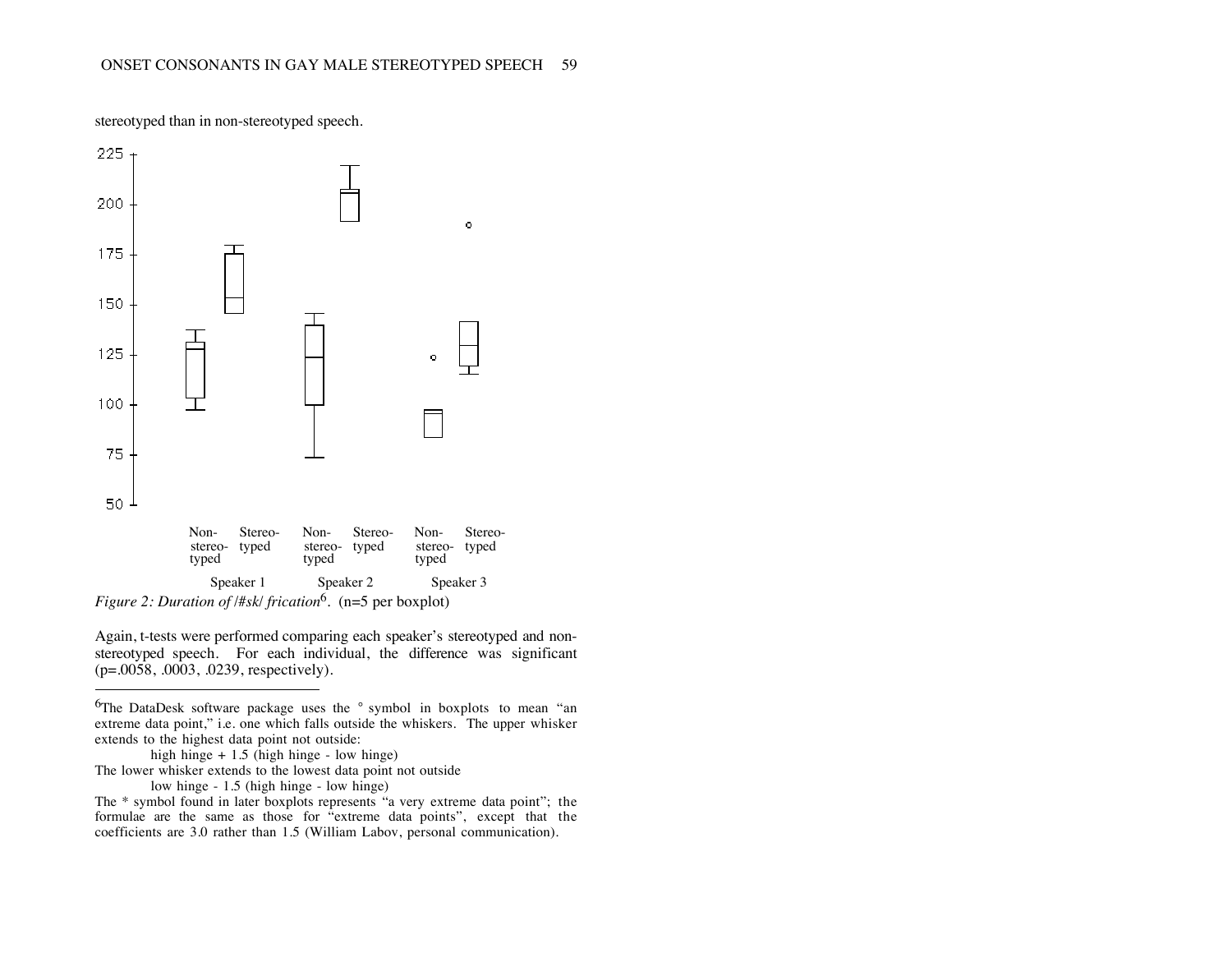The pattern found for #skV frication time might also hold true for #spV frication time; however, since there are only two tokens of #spV in the script, nothing conclusive can be said about this variable at present. The lumped #spV tokens for the three speakers produce a pattern at least consistent with that of #skV:



Figure 3: Lumped durations for /#sp/ frication

A t-test over these two groups is suggestive (p=.0803). This variable is studied in greater detail in the second experiment.

By contrast, frication time for #stV appears not to participate in the pattern of #skV (and possibly #spV):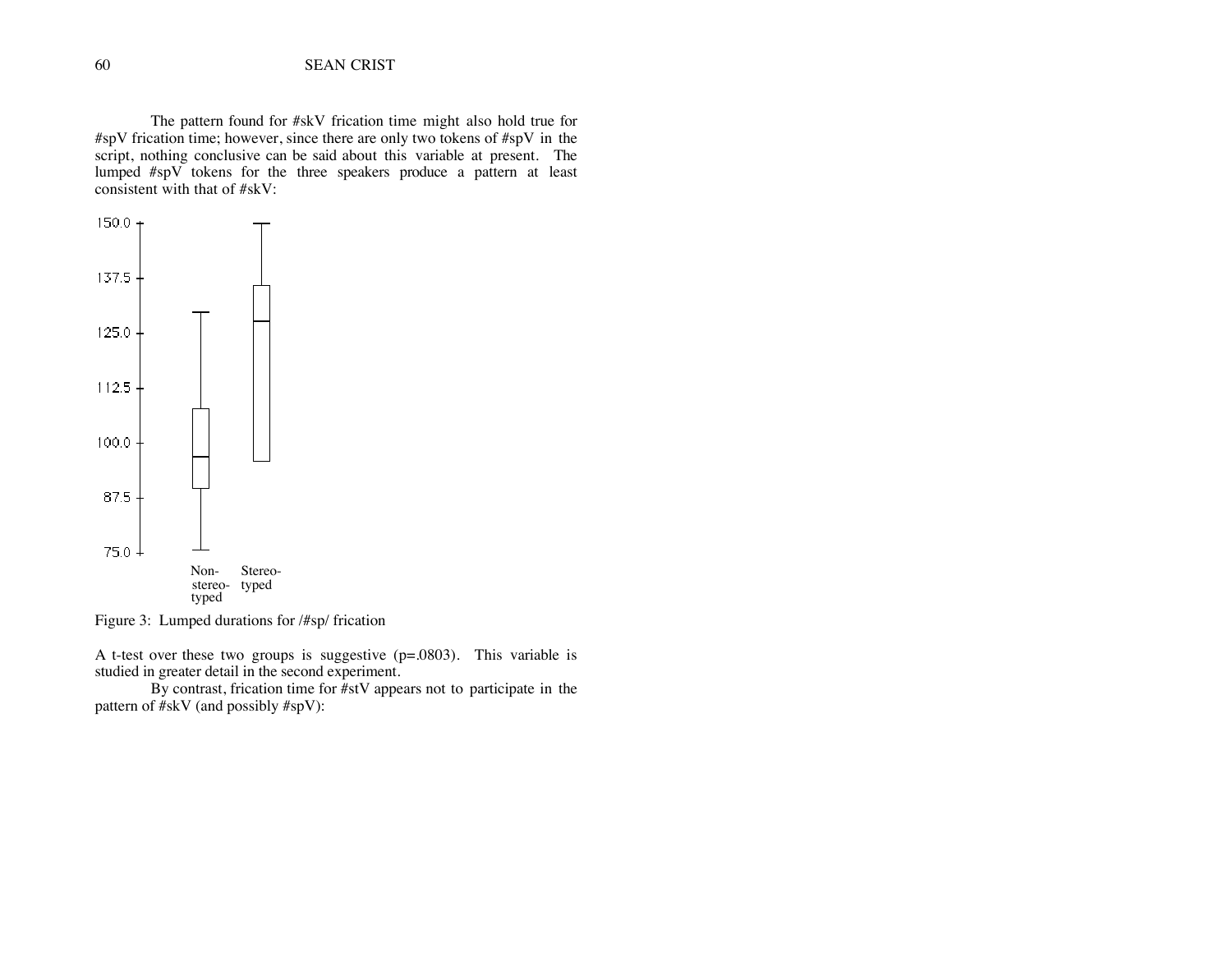

Figure 4: Duration of /#st/ frication.

## **2 . Second Experiment**

 $\overline{a}$ 

Once an apparent pattern with /l/, /sp/, and /sk/ (but not /st/) had been identified, a second experiment was constructed to obtain more tokens of these types to overcome the paucity of tokens in the first experiment. A new script was written<sup>7</sup> including 15 tokens of  $/1/$ , 6 of  $/sp/$ , 8 of  $/st/$ , and 4 of

 $7$  The text of the story used in the second experiment was as follows: "You wouldn't believe what just happened! I was just here studying, and I heard this big loud noise outside. So I was going to go yell out the window, 'Listen, will you please hold it down out there!' But then I looked out, and you know that ski store downstairs next door to me? Oh, my God, it was on fire! I guess the stairs were blocked, because the tenants upstairs looked like they were stuck up there. They were screaming out of the windows in Spanish, but I don't speak Spanish, so I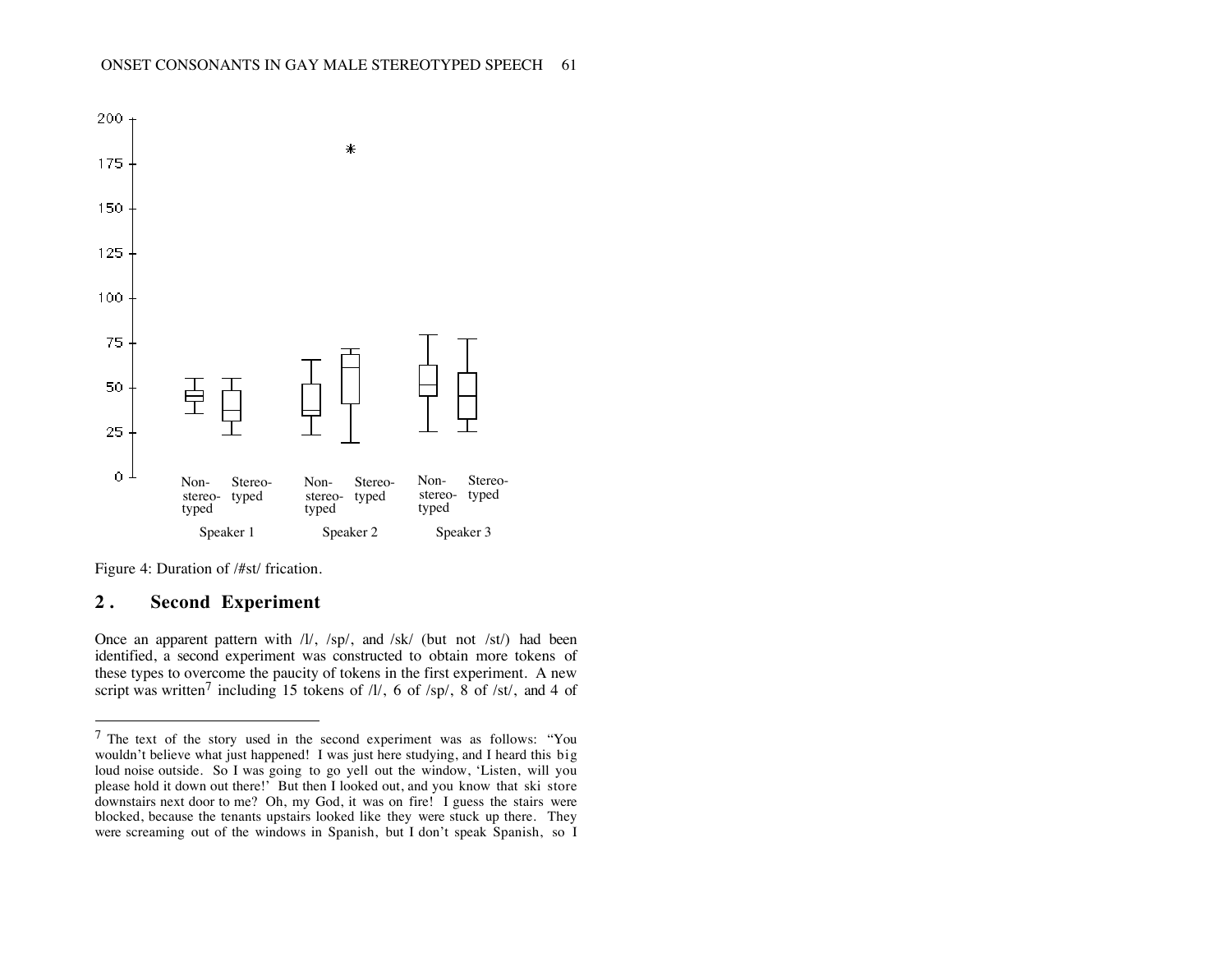/sk/, all in the appropriate environment.

The subjects for the second experiment were three gay males. One was an undergraduate majoring in a field unrelated to linguistics (Speaker 4); a second was a professor in a field unrelated to linguistics, who was in his mid-thirties (Speaker 5); and the third was an elementary school counselor in his fifties (Speaker 6). All were Caucasian and were native speakers of American English. None had participated in the first experiment.

The methodology for the second experiment was identical to that of the first, with the exception that two of the speakers were recorded at a sampling rate of 16,000 Hz rather than 8000 Hz, in anticipation of a future study of the spectra of /s/.

#### **2.1. Analysis of the Second Experiment**

During segmentation, it was noticed that the durations of /l/ in the second script's three instances of *looks… like* were consistently very short. These tokens were separated out and analyzed separately. The data for /l/ are as follows shown in figure 5.

The data for Speakers 4 and 5 in figure 5 are consistent with those found in the first experiment, and the differences are significant for both speakers without any lumping of speakers. The p-value for Speaker 6 is unexpected, however; as will be seen below, this speaker is inconsistent with the other speakers for other variables.

-

didn't know what they were saying. And then I saw this one guy leap out of the window, and it looked to me like he really hurt his leg bad. It was really awful! And you know, there's not really a lot of space between that building and mine, so I was getting scared for myself, too. Anyway, then I saw a lot of red lights flashing, and finally the firemen got there from the station. They went up on ladders and got the people out, and also, they used that round thing that looks like a trampoline with a big red spot in the middle. And they had problems; I think the hoses were tangled up on those big spools they have on the trucks. But finally they got the hoses hooked up to the spouts on the fire hydrants. Then they went up and poked a hole in the roof with a big metal kind of stick, and it made the sparks fly all over the place. You know that Spanish student down the hall from me? Later, he told me he heard the owner of the ski store set the fire himself! The whole thing was a big scam to get the insurance money. Unbelievable!"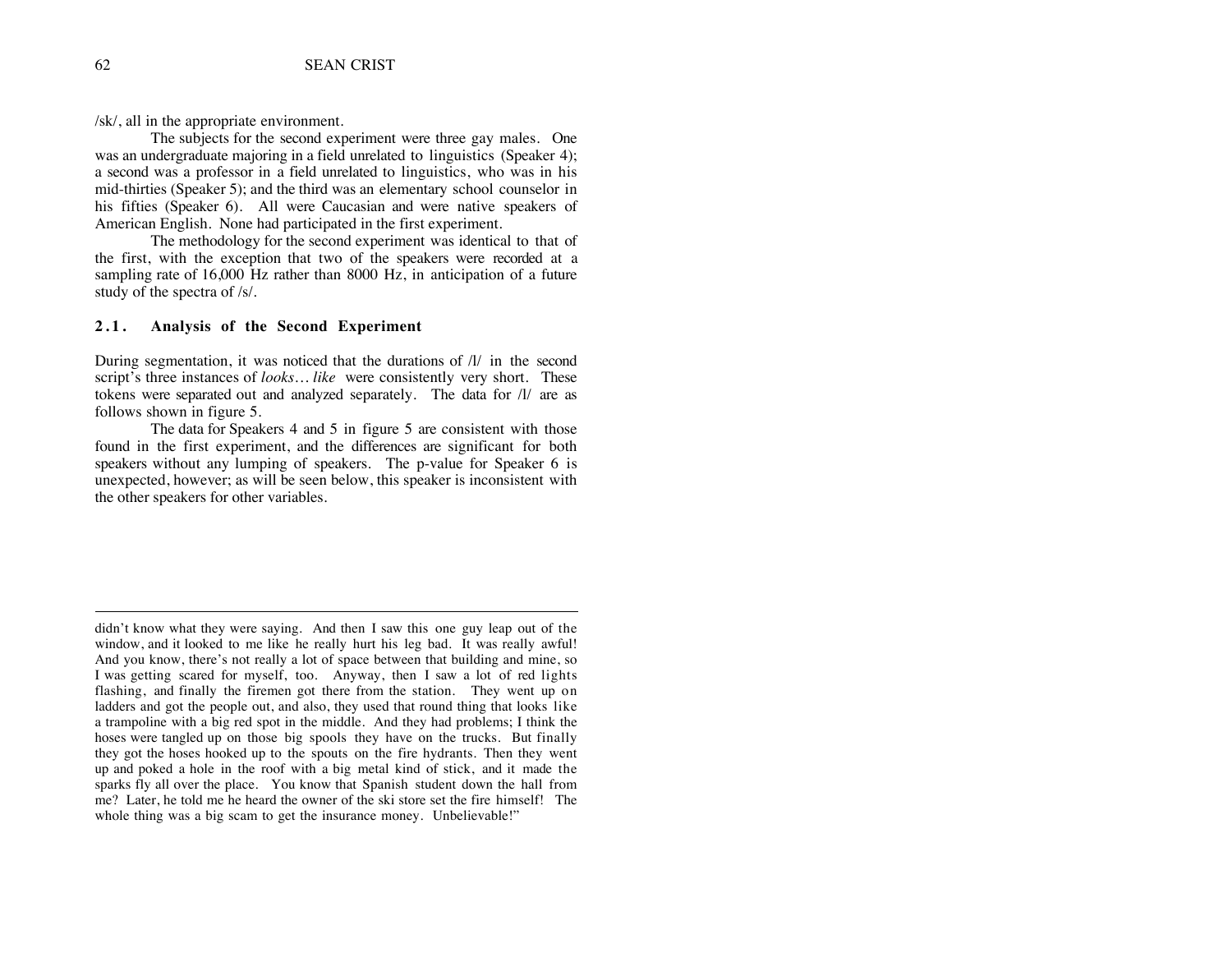

Figure 5: Duration of /#l/, excluding tokens in *looks… like.*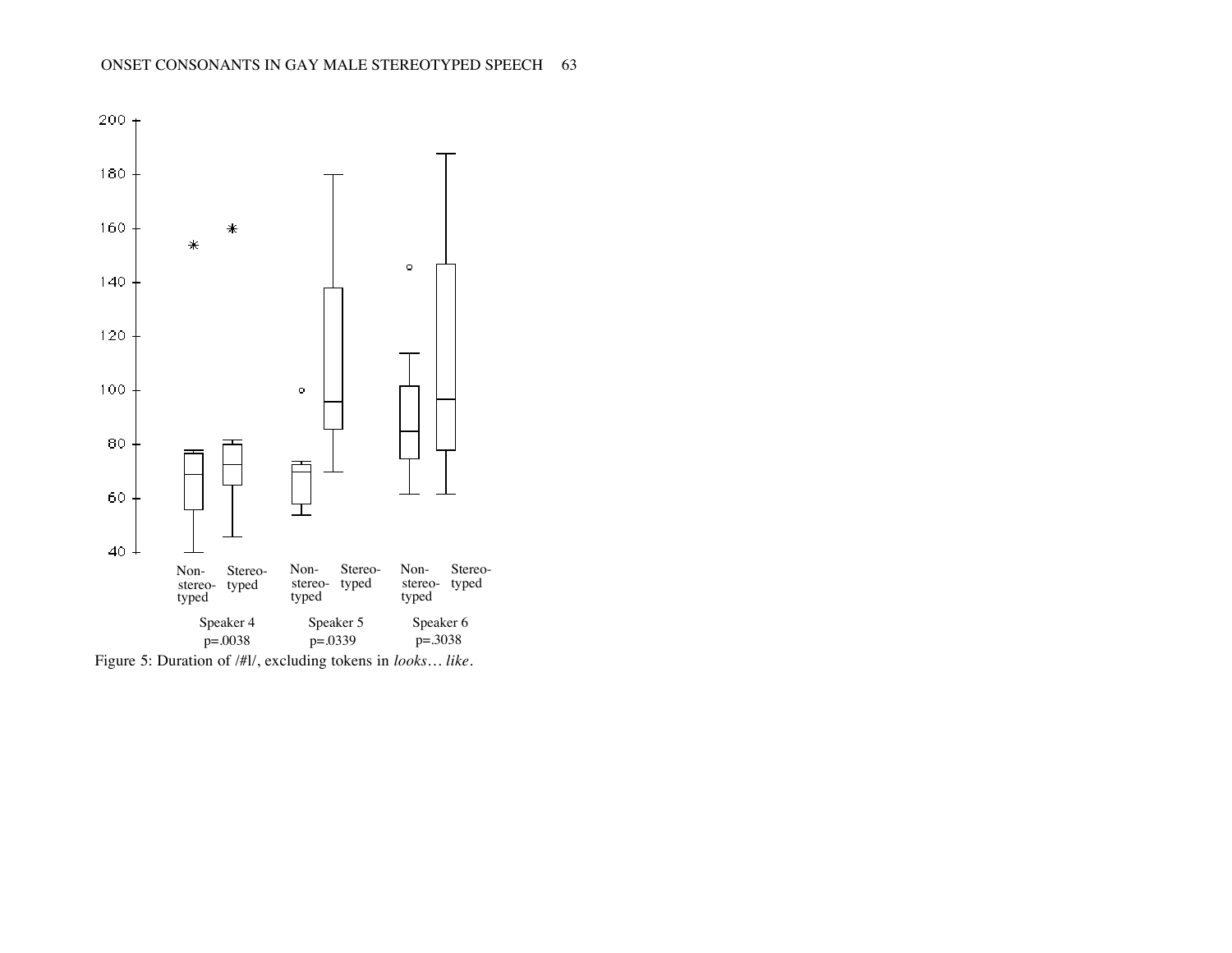

Figure 6 contains the durations for /l/ in *looks…like.* The pattern in Figures  $\overline{1}$  and 5 does not seem to be not present here; the p-values are insignificant, except for Speaker 4, for whom the data are significant in the wrong direction. It appears that *look… like* does not participate in the gaystereotyped lengthening of /l/, but what specific property of these words is responsible for this difference is not known. Perhaps these words are exempt from l-lengthening because of their prosodic status, or their status as quasifunction words, or perhaps there is something about the particular phonetic environment of  $\frac{1}{i}$  in these words. The data at hand do not allow us to distinguish these hypotheses.

The data for /#sp/ are as follows: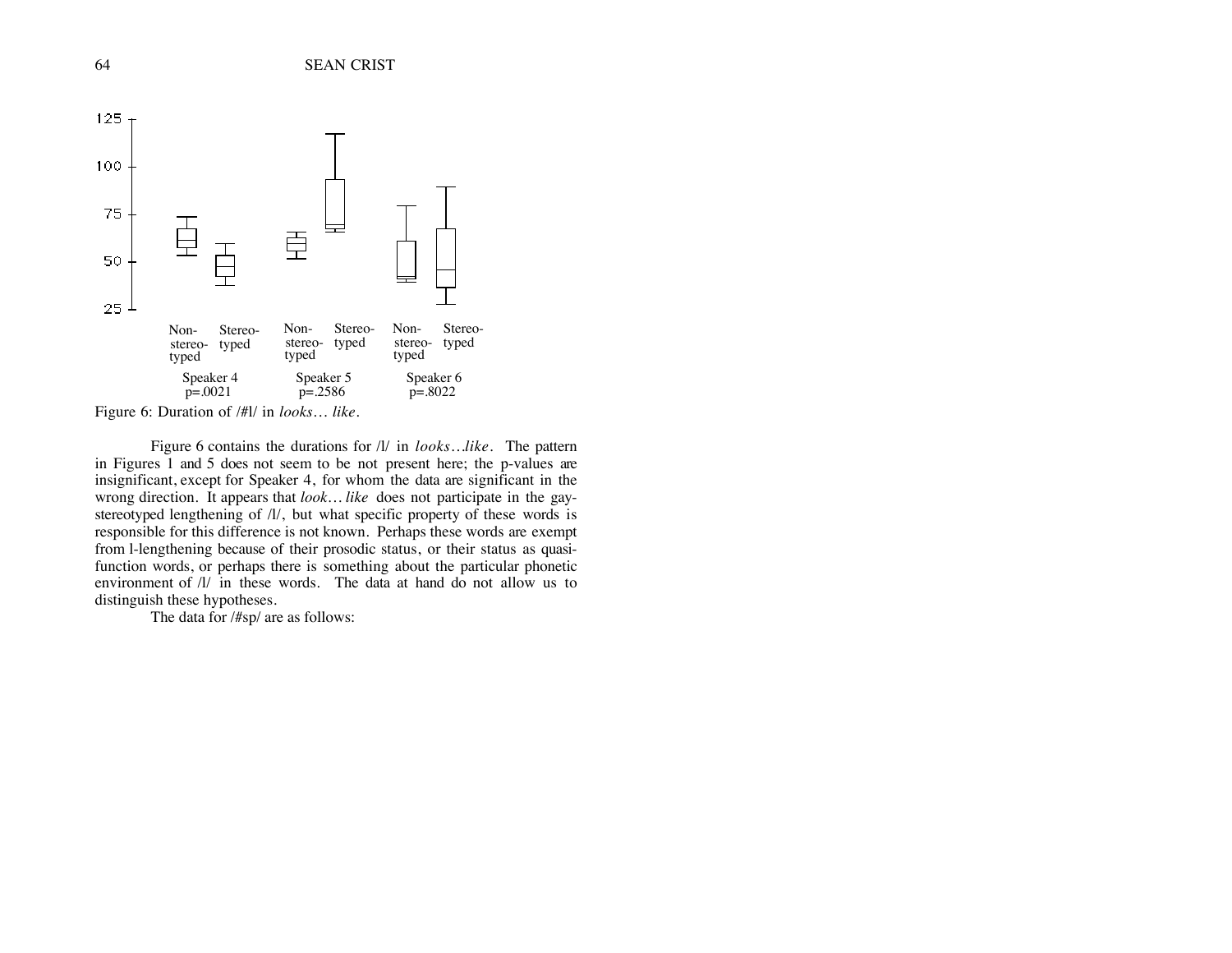

Figure 7: Durations for /#sp/

The data for Speakers 4 and 5 are consistent with the hypothesis that the gay male stereotype involves lengthening of  $/s/$  in  $/$ #sp $/$ , and are strongly significant without any lumping of speakers. The data for Speaker 6, however, runs counter to the hypothesis—nearly significantly so (the possibility that this anomaly was the result of a simple incorrect formatting of data was carefully disconfirmed).

The speakers' patterns for /#sp/ appear to hold true for /#sk/ as well: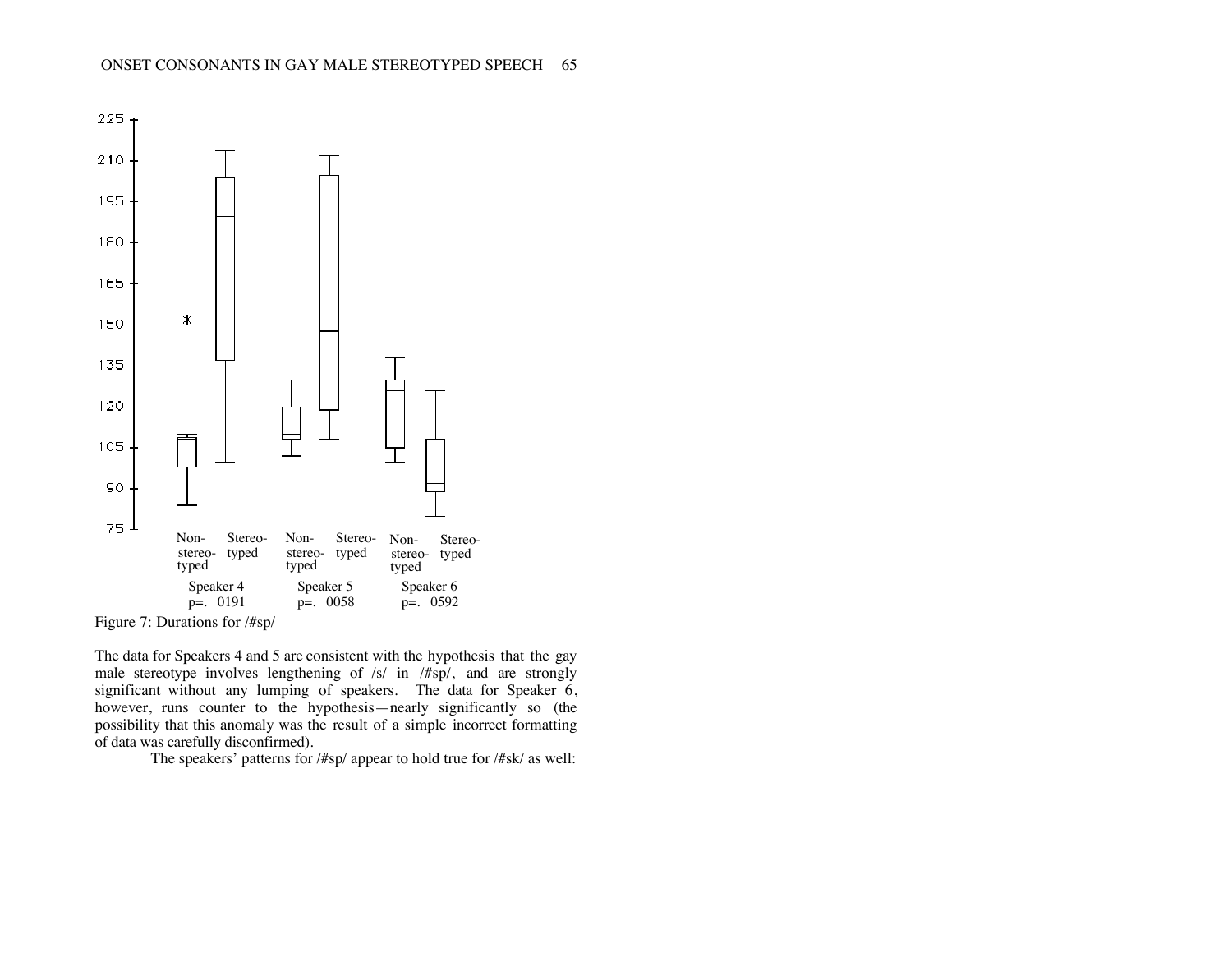

Figure 8: Durations for /#sk/

The data for Speakers 4 and 5 are consistent with those for Speakers 1, 2, and 3, as well as with those for /#sp/. The t-test for Speaker 5 revealed that his difference between stereotyped and non-stereotyped speech was not quite significant for this variable; this is not particularly distressing, however, since only 4 tokens of /#sk/ were elicited in the second experiment. The first experiment had found a strong enough pattern for /#sk/ that the second script was directed more at obtaining more tokens of /l/ and of /sp/.

As with /#sp/, the data for Speaker 6 are nearly the reverse of what would be expected.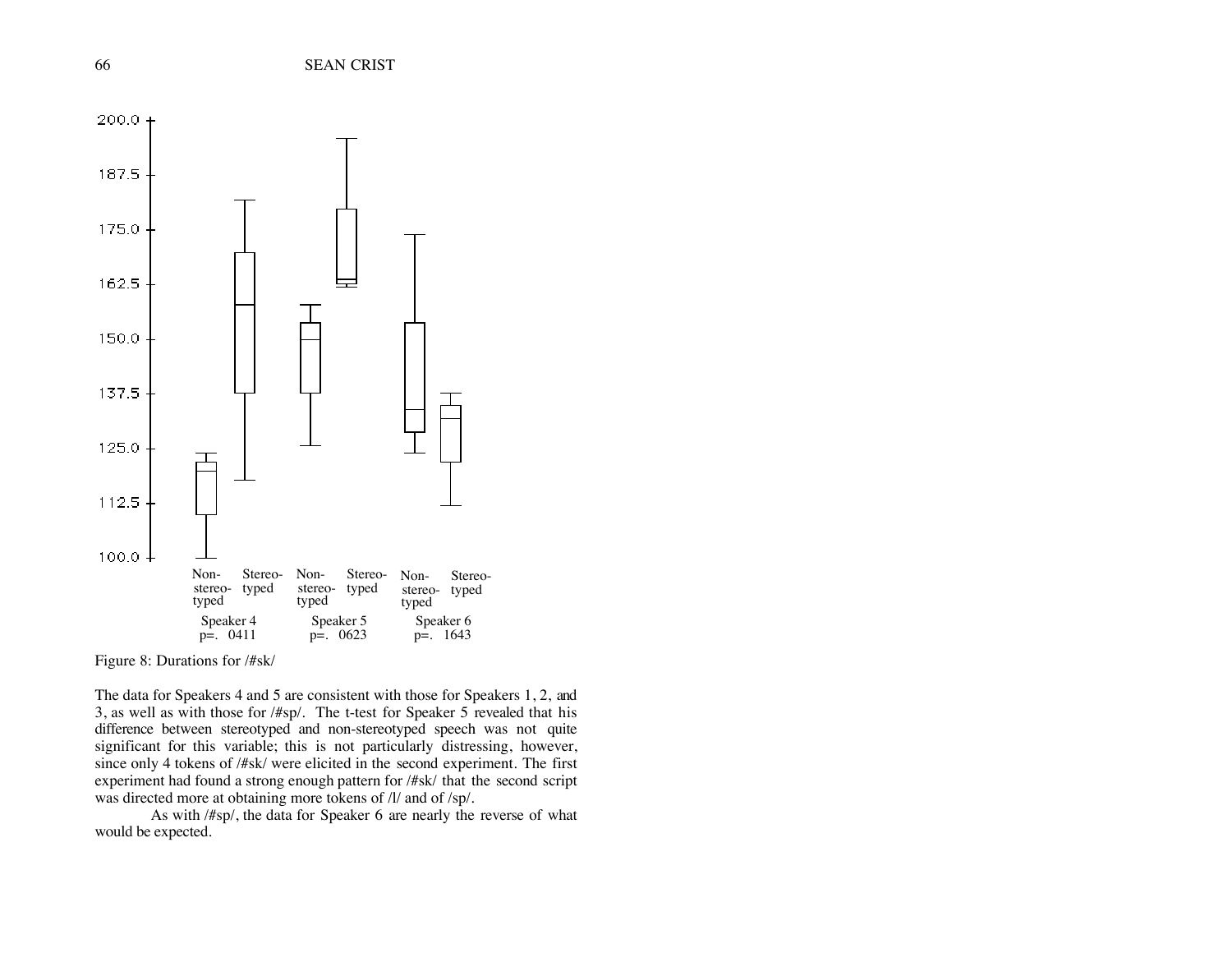

Figure 9: Durations for /#st/

For Speakers 4 and 5, the mean duration of  $/s/$  in  $#st/$  is longer in stereotyped than in non-stereotyped speech, but this effect is massively insignificant. This finding is consistent with that of the first experiment; /#st/ seems not to participate in the lengthening found in /#sp/ and /#sk/. Speaker 4 appears to have very long /s/ durations in /#st/ overall, but these durations do not differ significantly between stereotyped and non-stereotyped speech.

## **3 . Discussion**

By finding quantitative support for the long-standing intuition that listeners can identify the sexual orientation of speakers strictly on the basis of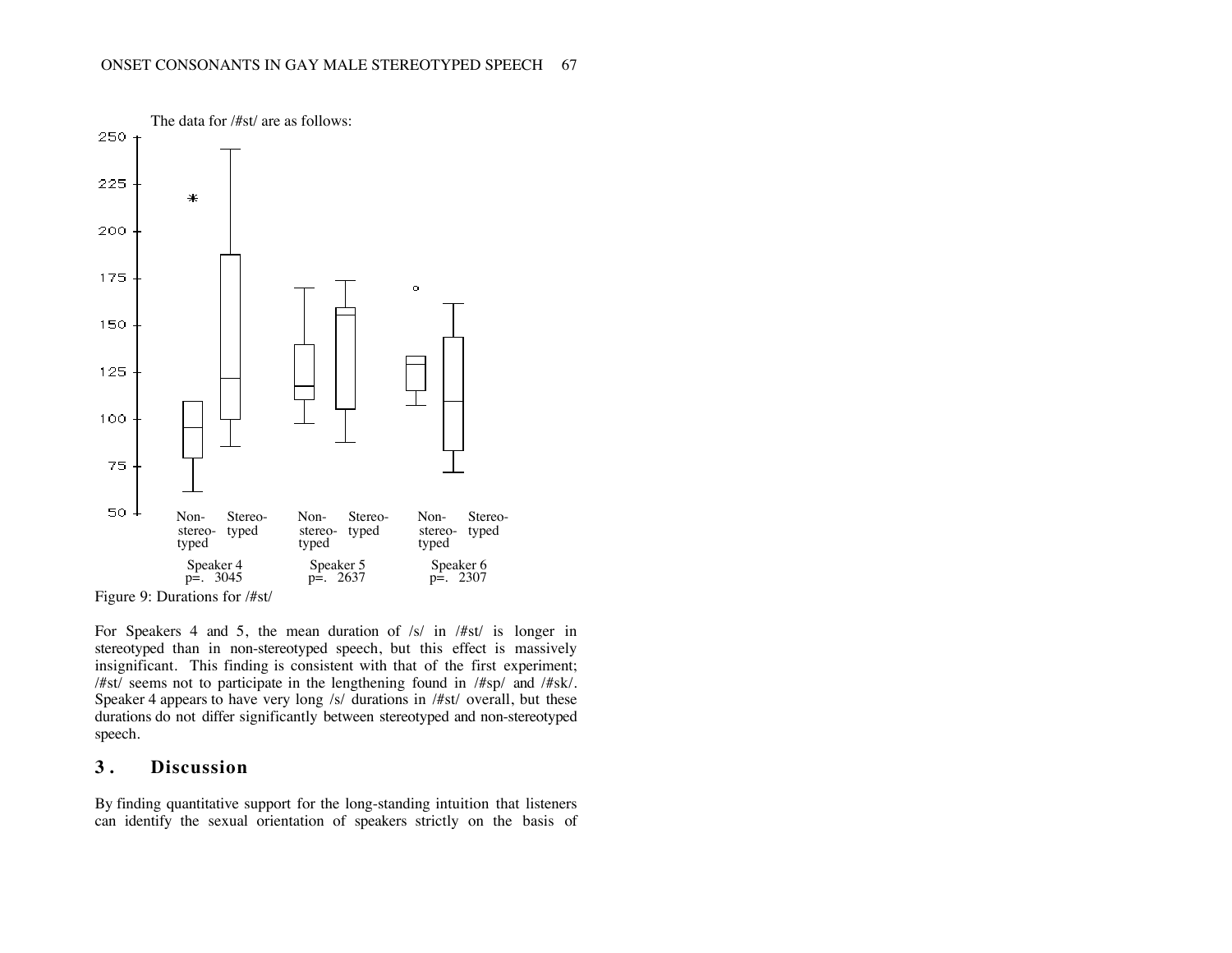phonetic cues, Gaudio set a research agenda for discovering what those cues may be. Since there are a great many dimensions along which speech can vary, this question is too large for any single study to answer. Both Gaudio and the present study have surveyed patches of the broad phonetic landscape.

At present, the tentative findings are as follows. The /s/-frication of /sp/ and /sk/ (at least as the onset of a word-initial stressed syllable) is lengthened in gay male stereotyped speech. /st/ appears not to be subject to this lengthening. Why /st/ should fail to participate in this pattern is not clear. Many possible explanations have been suggested by others after earlier presentation of the present work (e.g. perhaps the answer has to do with the fact that /s/ and /t/ have the same place of articulation, or that /t/ is coronal, etc.), but I presently have no basis for choosing among these possibilities.

Word-initial  $\frac{1}{1}$  shows the same sort of systematic lengthening in stereotyped speech as is found for /sp/ and /sk/, but there are specific words for which this lengthening of /l/ is not found.

All of these findings are true for five out of the six subjects. Speaker 6, for whom none of these generalizations hold, is in his mid-fifties and is at least ten years older than the next youngest speaker. Subjectively, my impression is that Speaker 6 is "queenier" in his personality than any of the other speakers. Perhaps these observations might help toward an eventual explanation of Speaker 6's anomalous data, but it is not presently known what independent variable might predict a Speaker 6-type pattern.

Given the data currently available, the correct generalization would seem to be that a speaker may either employ or not employ /s/-lengthening in the production of a gay male stereotype; however, lengthening in /sp/ and /sk/ appear in tandem. Based on the limited number of speakers examined so far, it does not seem that a speaker can employ lengthening for /#sp/ but not  $/\#$ sk $/$ , nor  $/\#$ sk $/$  but not  $/\#$ sp $/$ .

As is usually the case, a single answer raises a great many more questions. Is the artificial (electronic) manipulation of duration of /s/ and /l/ in the appropriate environments sufficient to induce a different listener judgment about the sexual orientation of the recorded speaker? What other segments seem to vary in this manner, and in what environments? Are other segments (e.g. syllable nuclei) compensatorily shortened in syllables where /l/ and /s/ are lengthened as described? What demographic variables correlate with a speaker's use or non-use of the described lengthening in the production of stereotyped speech?

Zwicky (in press) notes that it may be very difficult to determine the phonetic cues salient for sexual orientation identification of male speakers, since it is not necessarily the case that all speakers employ the same cues. By way of analogy, Zwicky cites the phonetic strategies used to disambiguate structures of the form *big cats and dogs,* where each speaker *emits* only one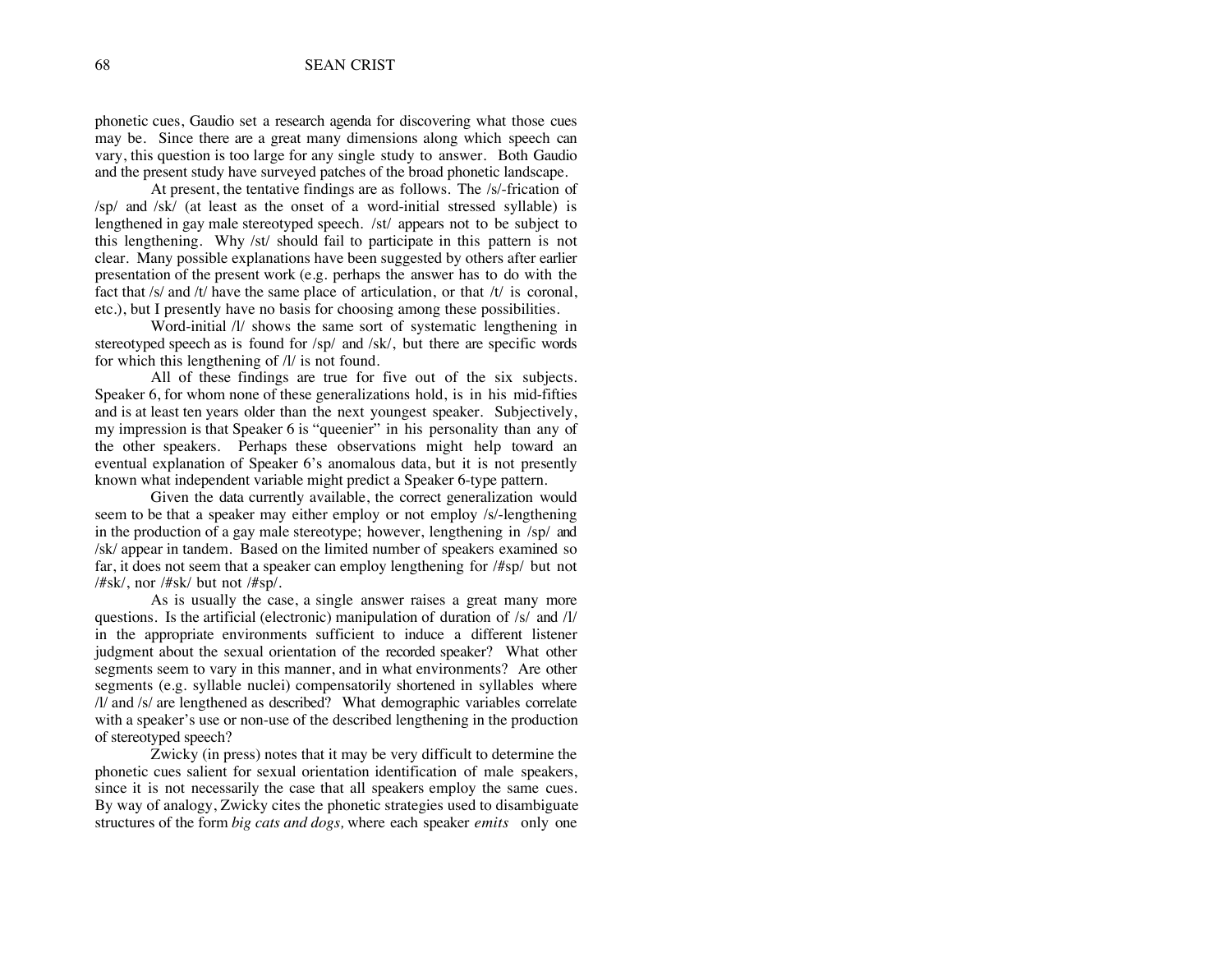out of a set of several available cues to the intended parsing (e.g. pausing), but where all speakers *recognize* all of these strategies, even those which they do not personally employ. It could likewise be the case that the cues for sexual orientation identification are drawn by each speaker from such a set which all listeners recognize; in this case, it could prove very difficult to identify the set of salient cues. In the natural sciences, one should assume simplicity until the facts force complexity. However, the present findings seem to be consistent with the hypothesis that not all speakers employ the same cues in producing a gay male stereotype.

In future research, it would be of interest to investigate whether the lengthening of certain onsets is compensated by a shortening of other segments. For example, it could conceivably be the case that vowel nuclei are compensatorily shortened. This is an important question, because if compensatory shortening occurs, then an additional possible explanation for the informally observed "swoopiness" of gay men's F0 might be available. In particular, it is established that a difference in F0 contour (flat vs. rise-fall) can induce a difference in the perception of vowel length (van Dommelen,  $1993)^8$ . If it turns out that the converse is true (which would not be especially surprising), then one could reasonably expect that a compensatory shortening of a vowel would result in a *perceived* change in the F0 contour (a perceived higher peak when the peak is not in fact measured to be higher). This situation would be not be expected to be detectable by the analyses used in Gaudio's study.

Further, it has long been known that there are differences between adult males and females with regard to spectra of /s/; indeed, listeners are able to identify the sex of speakers from unvoiced fricatives played in isolation (Ingemann, 1968; Schwartz, 1968). While segmenting speech for the present study, I informally and subjectively observed that at least one of the subjects was pronouncing the /s/ segments in his stereotyped speech with a markedly exaggerated lisp. This observation is consistent with the widely made but (to my knowledge) quantitatively unverified claim that lisping is a cue which allows gay men to be identified. Empirical work will be needed to confirm

<sup>&</sup>lt;sup>8</sup> The relationship here is actually rather complicated. It has been known for a long time that in the case of *isolated* vowels, an up-down F0 contour results in the vowel being perceived as longer than an isochronous vowel with a flat F0 contour. Van Dommelen (1993), however, found that this relation is exactly reversed when the vowel occurs within the context of a whole syllable. If the converse of this relationship turns out to be true, then the prediction would seem to be as follows: if vowels within syllables are shortened without a change in the initial, peak, and final values of F0, then the F0 contour of the shortened vowel will be perceived to be exaggerated.